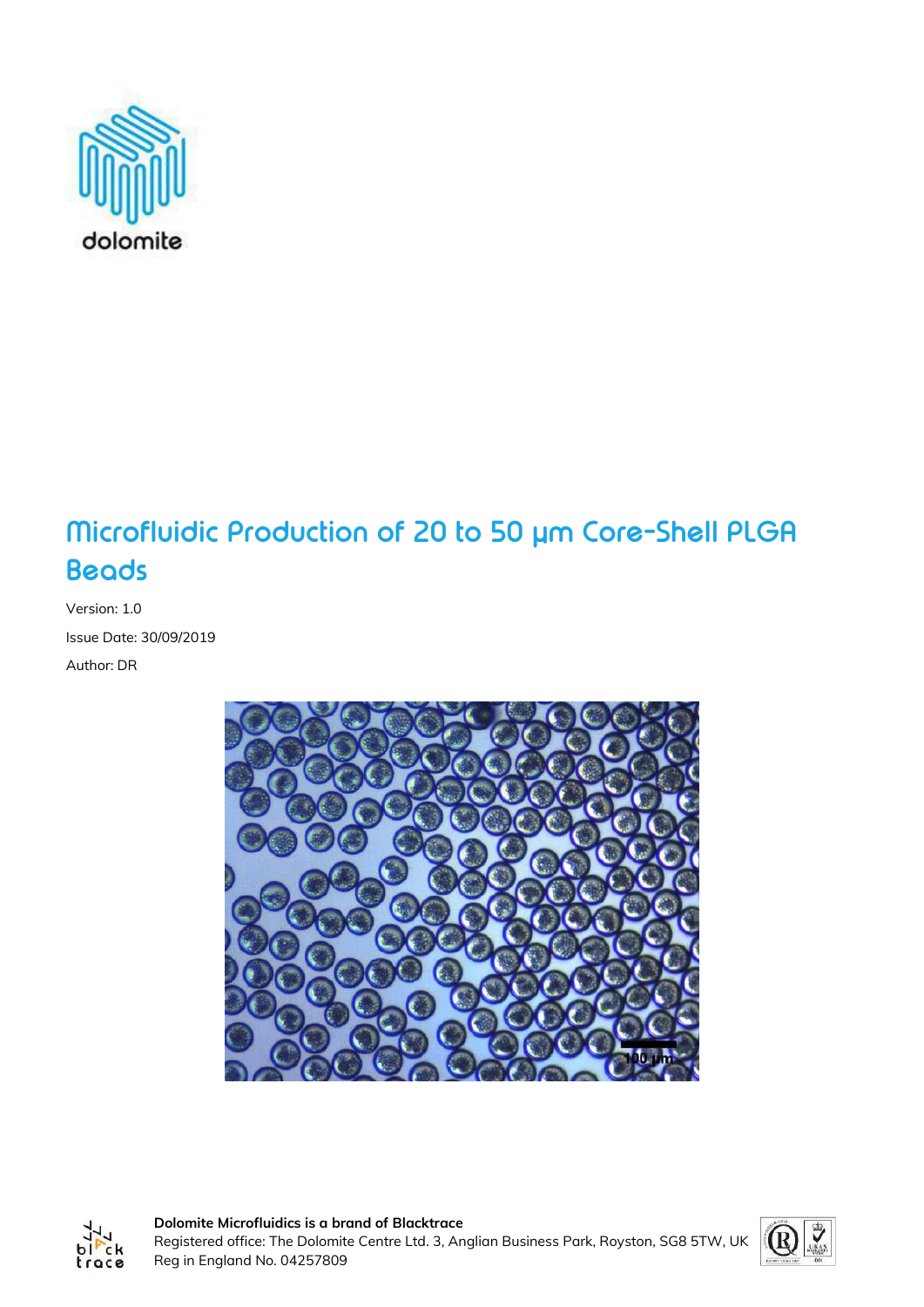#### Contents

| 2.1  |  |  |  |  |  |
|------|--|--|--|--|--|
| 2.2  |  |  |  |  |  |
|      |  |  |  |  |  |
|      |  |  |  |  |  |
|      |  |  |  |  |  |
| 6    |  |  |  |  |  |
| 6.1  |  |  |  |  |  |
| 6.2  |  |  |  |  |  |
| 63   |  |  |  |  |  |
| 6.4  |  |  |  |  |  |
|      |  |  |  |  |  |
|      |  |  |  |  |  |
|      |  |  |  |  |  |
|      |  |  |  |  |  |
| 10.1 |  |  |  |  |  |
|      |  |  |  |  |  |
|      |  |  |  |  |  |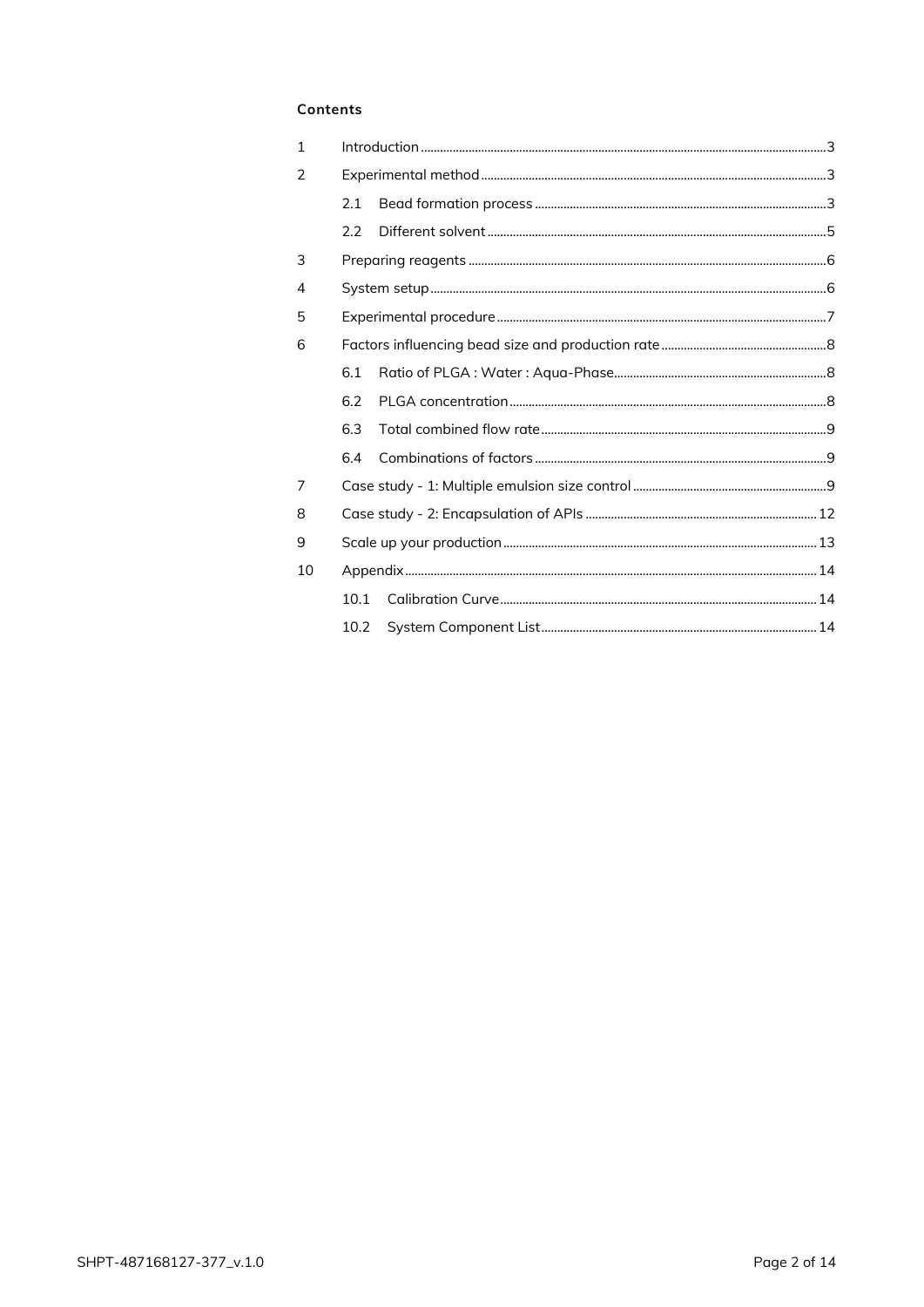# <span id="page-2-0"></span>**1 Introduction**

This application note provides all the information necessary to make 20 to 50 um PLGA core-shell microparticles (or multiple emulsions) using the Dolomite API encapsulation system.

The encapsulation of hydrophilic materials (such as APIs, nutraceuticals, or other compounds of interest) can be challenging, as the droplet phase environment is hydrophobic during the solvent extraction process to form the PLGA particles. PLGA multiple emulsions offer a solution to this problem by introducing a number of aqueous droplets to the PLGA/DCM solution before forming the DCM emulsion in water. By controlling the relative flow rates and concentrations of the solutions, it is trivial to control the loading of the target hydrophilic material as well as the release profile of the material once encapsulated.

This note provides all the information to produce poly(lactic-co-glycolic acid) (PLGA) beads using the Dolomite API encapsulation system.

# <span id="page-2-2"></span><span id="page-2-1"></span>**2 Experimental method**

### **2.1 Bead formation process**

The process for producing multiple emulsion microparticles first involves the emulsification of an aqueous solution in an organic continuous phase, followed by the emulsification of this primary emulsion in a second aqueous phase (containing an emulsion stabiliser). The result is a water-in-oil-in-water emulsion. This is composed by an inner phase made of deionised water, a middle phase of PLGA dissolved in dichloromethane (DCM) with 0.5 wt % CRODA Synperonic™ PE/F 68 and an outer phase made of Aqua-Phase, a Dolomite aqueous emulsion stabiliser available for purchase through [https://www.dolomite-](https://www.dolomite-microfluidics.com/product/aqua-phase/)

[microfluidics.com/product/aqua-phase/.](https://www.dolomite-microfluidics.com/product/aqua-phase/) Once formed, this emulsion is dried to produce monodisperse PLGA microparticles containing multiple aqueous droplets.

The formation of aqueous the first emulsion droplets on a Small Droplet Chip (hydrophobic) (Dolomite part number 3200137) can be seen in Figure 1. This will produce inner droplets in PLGA/DCM solution. The size and frequency of the droplets production can be readily tuned by adjusting the flow rates of the droplet and continuous phases.



*Figure 1- Image of deionised water droplets in PLGA/DCM with 0.5 wt % CRODA Synperonic™ PE/F 68*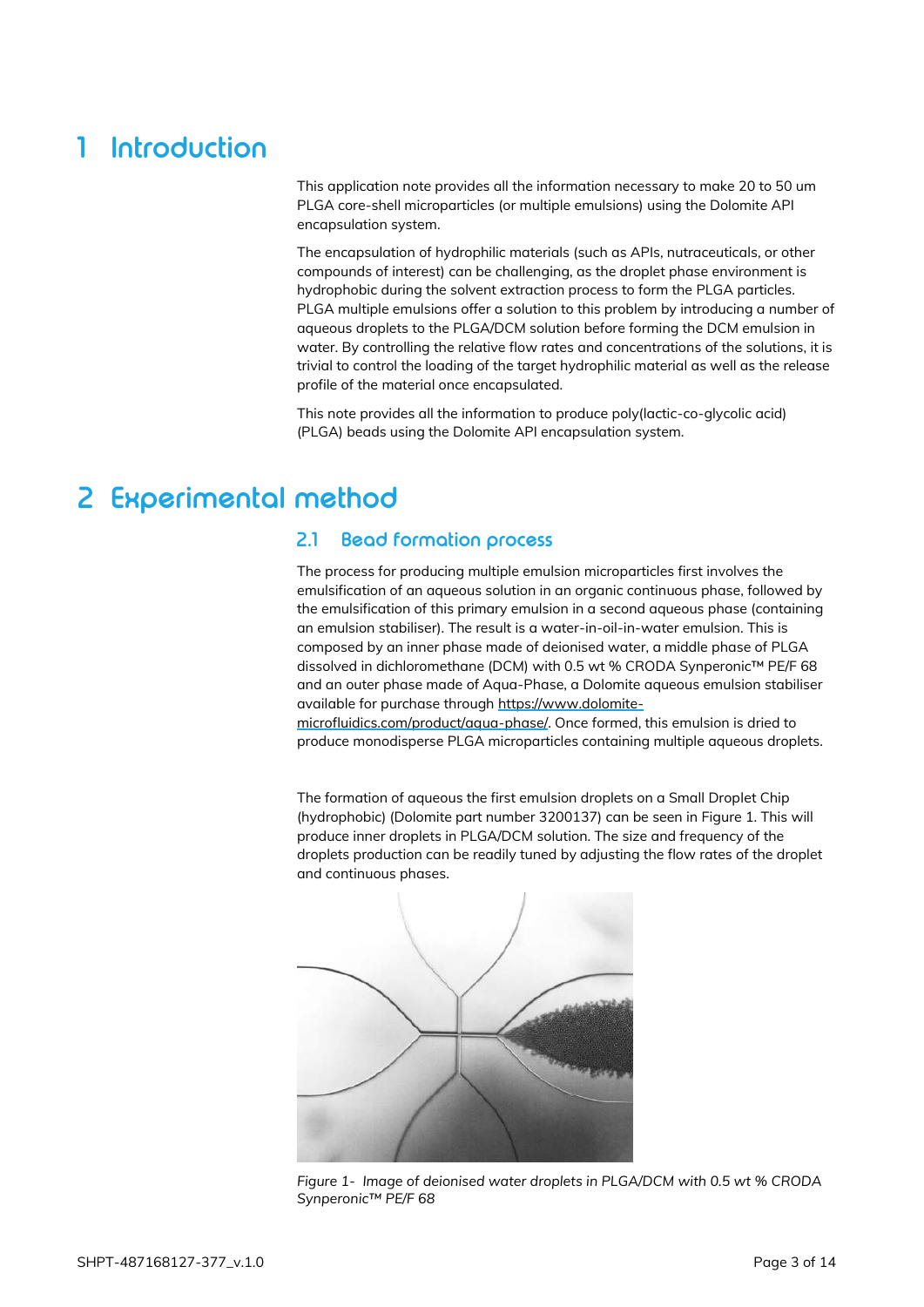The formation of final droplets, various water droplets in a larger PLGA droplets on the second chip - 100 µm 3D pore hydrophilic chip (Dolomite part number 3200433) - can be seen in Figure 2. The size of the droplets produced can be readily tuned by adjusting the flow rates of the droplet and continuous phases.



*Figure 2 - Image of formation of water-in-PLGA-in-water droplets*

When collected onto a glass slide for imaging [\(Figure 3](#page-3-0) and [Figure 4\)](#page-4-1), the polymer droplets settle at the bottom of the water continuous phase on the glass slide. The evaporation process occurs indirectly, as the DCM first dissolves into the aqueous phase, and subsequently evaporates from the water-air interface. This process occurs rapidly at the thin droplet edge, where DCM evaporates fast, and is slower within the bulk (centre) of the droplet where the continuous phase forms a thicker layer and DCM evaporates slowly.

See<https://www.dolomite-microfluidics.com/drug-encapsulation-in-plga-particles/> for more information about PLGA droplet shrinkage.

<span id="page-3-0"></span>

*Figure 3 - Water-in-oil-in-water droplets on glass slide. DCM is slowly evaporating from the droplets starting from the droplets on the edge of the glass slide (right side of the picture)*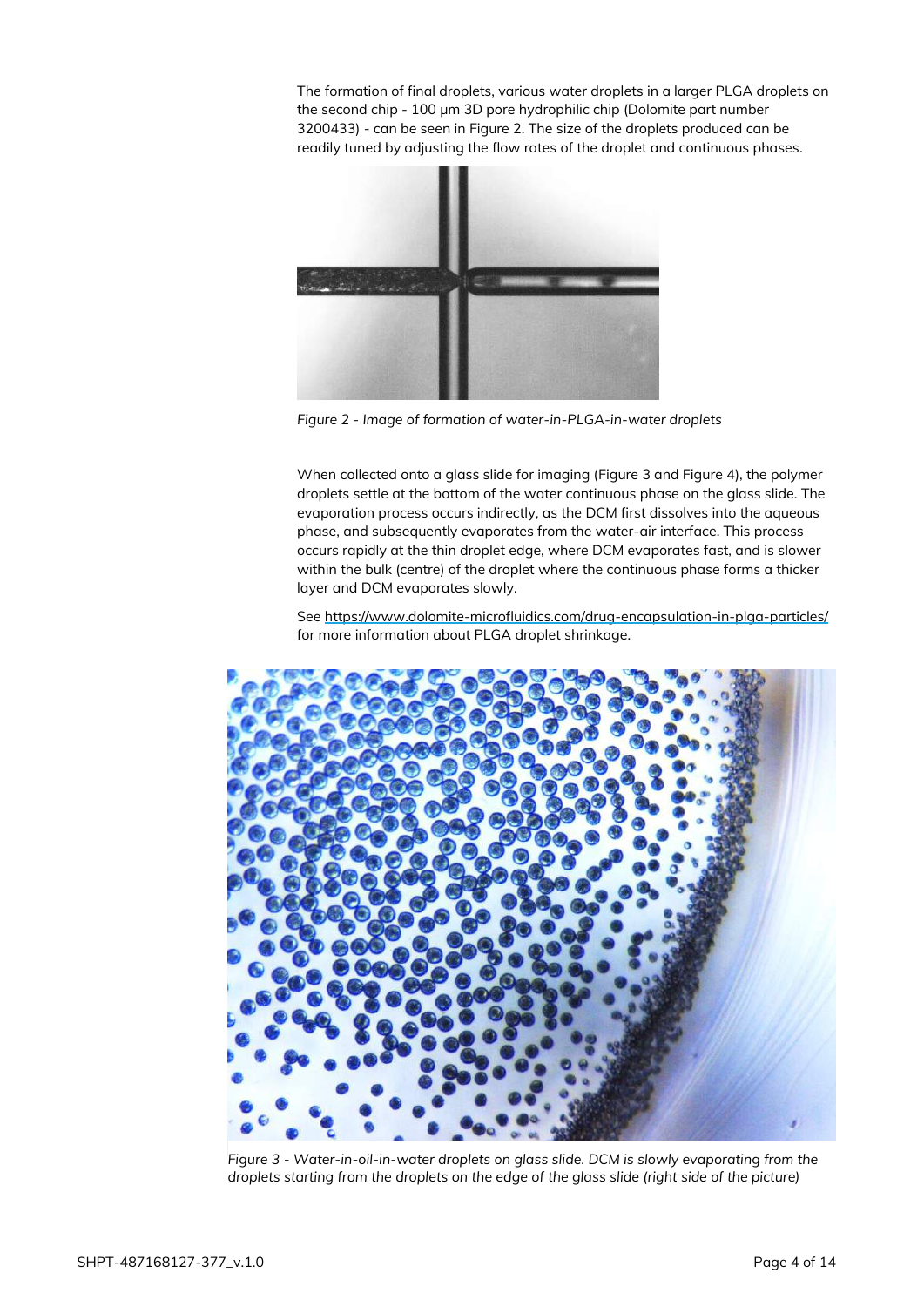

*Figure 4 - Water-in-oil-in-water droplets on glass slide (bulk)*

<span id="page-4-1"></span>It is important to gradually evaporate the DCM from the droplets in a controlled way, to do so these can be collected in a vial containing excess continuous phase solution (Aqua-Phase), with gentle overhead stirring to ensure that inner droplets remain contained within the outer droplet. This will result in uniform gradual shrinkage of the droplets and an increase in the concentration of PLGA, until eventually all the DCM has evaporated, leaving behind a solid PLGA microparticle.

At the end of the evaporation process, the final dry beads result monodisperse as they are formed from droplets that are monodisperse initially. Once all the DCM has evaporated, the beads can be washed with fresh water to remove any Aqua-Phase stabiliser from the bead surface, and they are then ready for use in a wide range of applications. Once the process for the preparation of PLGA beads has been mastered, drug molecules and APIs can be incorporated into the beads, resulting in a functional material that can be used for drug encapsulation, controlled drug release, API solubilisation, as well as many other applications.

### <span id="page-4-0"></span>**2.2 Different solvent**

The most common production process of PLGA particles is solvent based and can involve different solvents depending on user requirements. In this work DCM is used as conventional solvent to demonstrate PLGA particle production. However, the Dolomite API encapsulation system is flexible and can be adapted for working with different solvents. E.g. ethyl acetate or other less hazardous solutions that show better biocompatibility can be alternatively used for outstanding monodisperse particle production. Contact Dolomite for more information for other solvents [https://www.dolomite-microfluidics.com/contact/contact-us/.](https://www.dolomite-microfluidics.com/contact/contact-us/)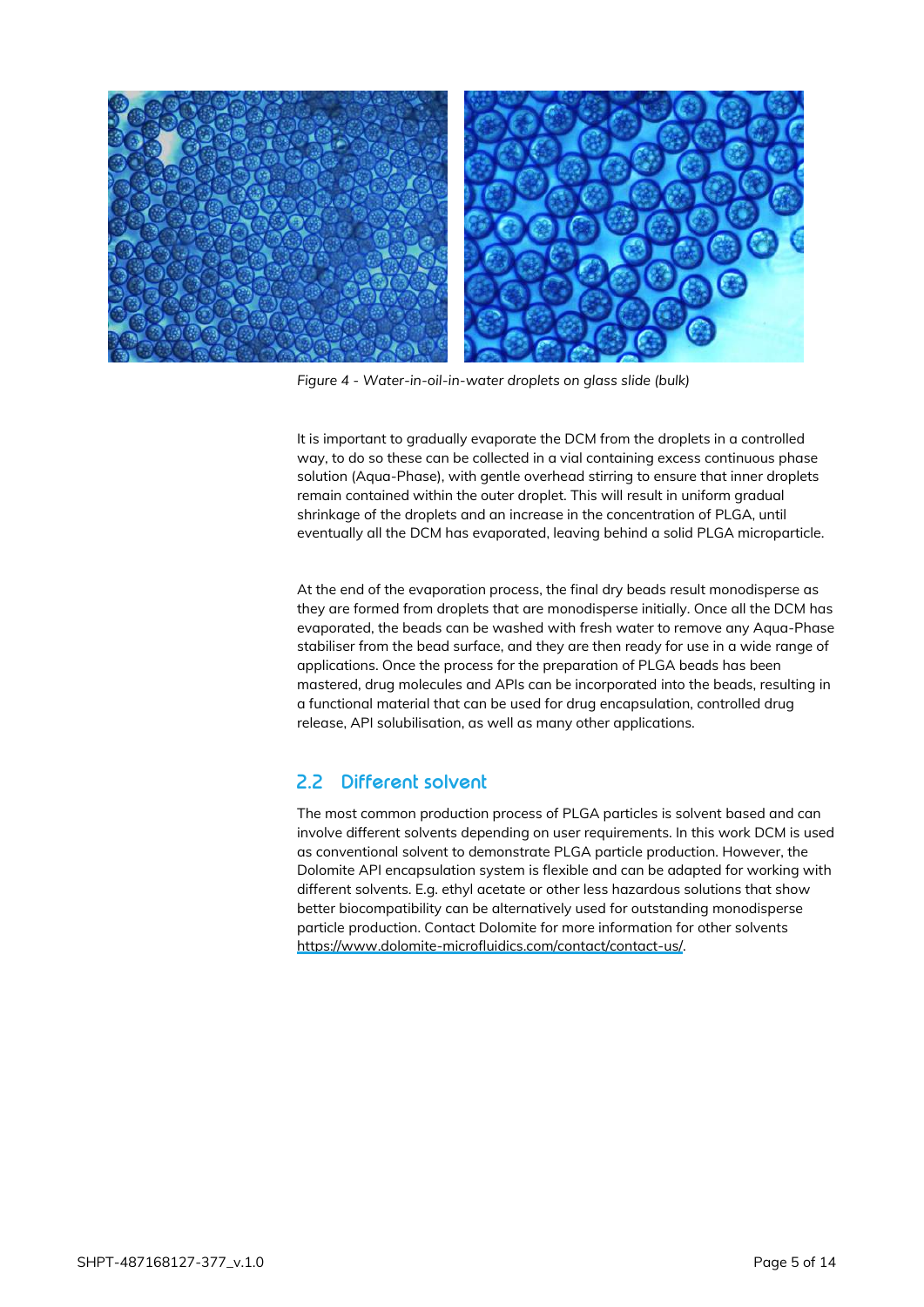# <span id="page-5-0"></span>**3 Preparing reagents**

There are 3 solutions to prepare for the formation of PLGA microparticles:

- Deionised Water
- 3 wt % and 6 wt % PLGA 0.5 wt % CRODA Synperonic™ PE/F 68 in DCM (see above, ethyl acetate can be also used)
- Aqua-Phase [\(https://www.dolomite-microfluidics.com/product/aqua](https://www.dolomite-microfluidics.com/product/aqua-phase/)[phase/](https://www.dolomite-microfluidics.com/product/aqua-phase/) )

Simply decant 20 ml of the solutions in 20 ml scintillation vials.

# <span id="page-5-1"></span>**4 System setup**

[Figure 5](#page-5-2) shows the system setup for multiple emulsion generation. The fluids (water, PLGA/DCM/Surfactant and Aqua Phase) are stored within the reservoirs of Dolomite pressure driven P-Pumps. Each pump is coupled with a flow sensor, tubing, connector and valve to accurately control the flow rates from the pump reservoirs to the chips. The pumps are controlled using the dedicated software (FCC) provided with the system. The Dolomite high speed microscope focussed at the chip junction of the microfluidic chip enables real time droplet visualization.



<span id="page-5-2"></span>*Figure 5 - Schematic of the microfluidic setup used to make multiple emulsion PLGA beads*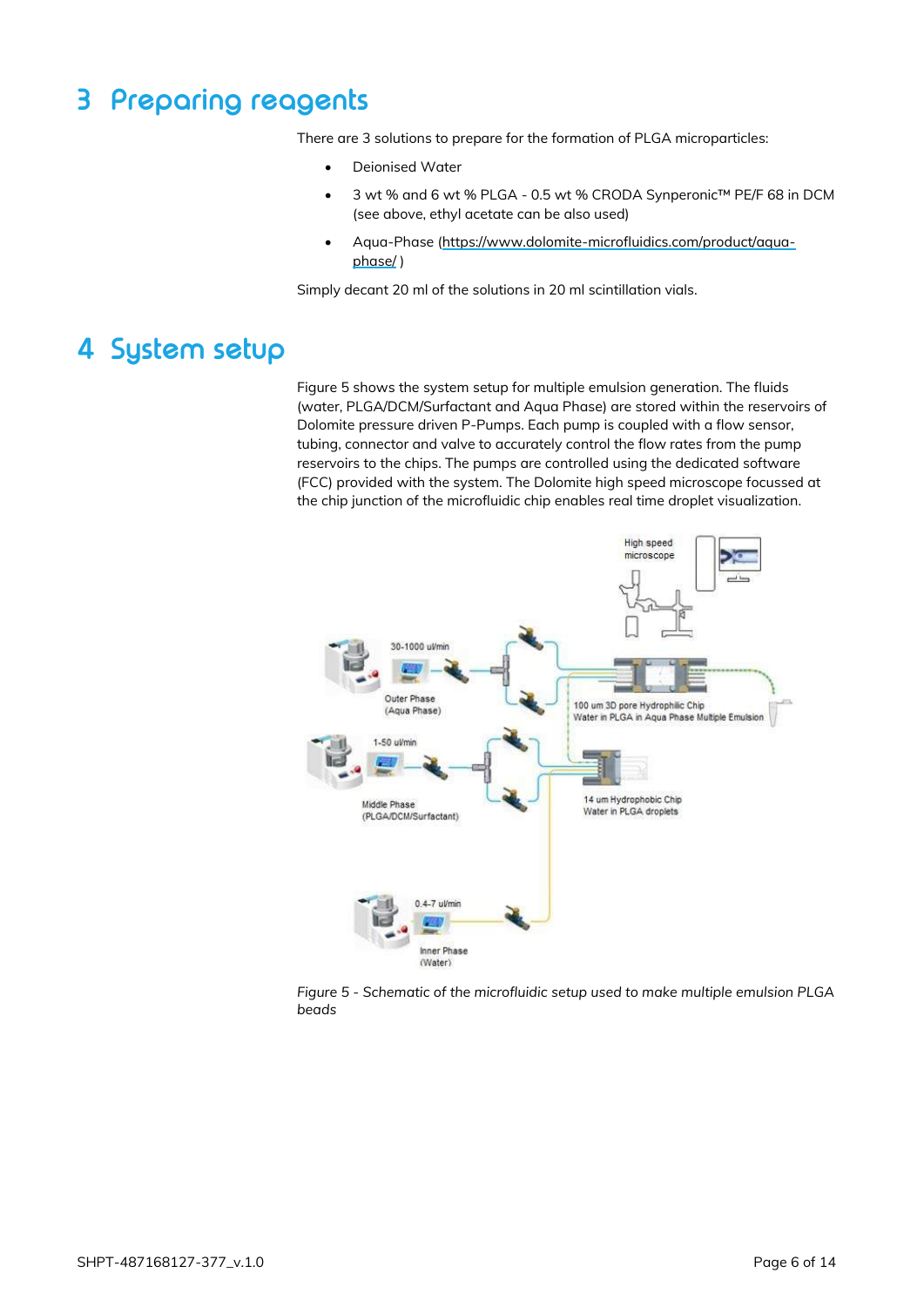

*Figure 6 - Setup of 14 um chip hydrophobic, top interface and linear connector*



*Figure 7 - Setup of 100 um 3D pore chip hydrophilic, H interface and two linear connectors*

### <span id="page-6-0"></span>**5 Experimental procedure**

Sequence of operations to run the PLGA multiple emulsion:

- Prime all the tubing with fluids while keeping the chips disconnected.
- Connect the tubing to 14 um and 100 um 3D chips.
- Run the middle phase through the 14 um chip until you reach a flow rate of about 3 ul/min. Select water as reference fluid for the flow sensor on the FCC. Keep all the other valves closed.
- Set up the same pressure of the middle phase on the inner phase, open the valve and adjust the flow rate until you get droplets. Dripping regime is normally achieved when inner phase flow rate =  $\frac{1}{2}$  middle phase flow rate.
- Switch to flow mode.
- Run the outer phase through the 100 um 3D chip until you form the multiple emulsion. Select water as reference fluid for the flow sensor on the FCC. This is normally achieved when outer phase flow rate = 10 times middle phase flow rate.
- Switch to flow mode.

The final product is collected within a vial containing a volume of Aqua-Phase (we suggest a volume of Aqua-Phase which is half the volume of the collected product). Slow overhead stirring helps to gradually evaporate DCM and ensure that inner droplets remain contained within the outer droplet. Gentle droplet shrinkage is also achieved by DCM/Aqua-Phase partial solubility.

To confirm that PLGA droplets are being produced, a small quantity of liquid from the outlet tubing is collected onto a glass slide. The fluid on the microscope slide will contain many spherical droplets containing smaller spherical droplets.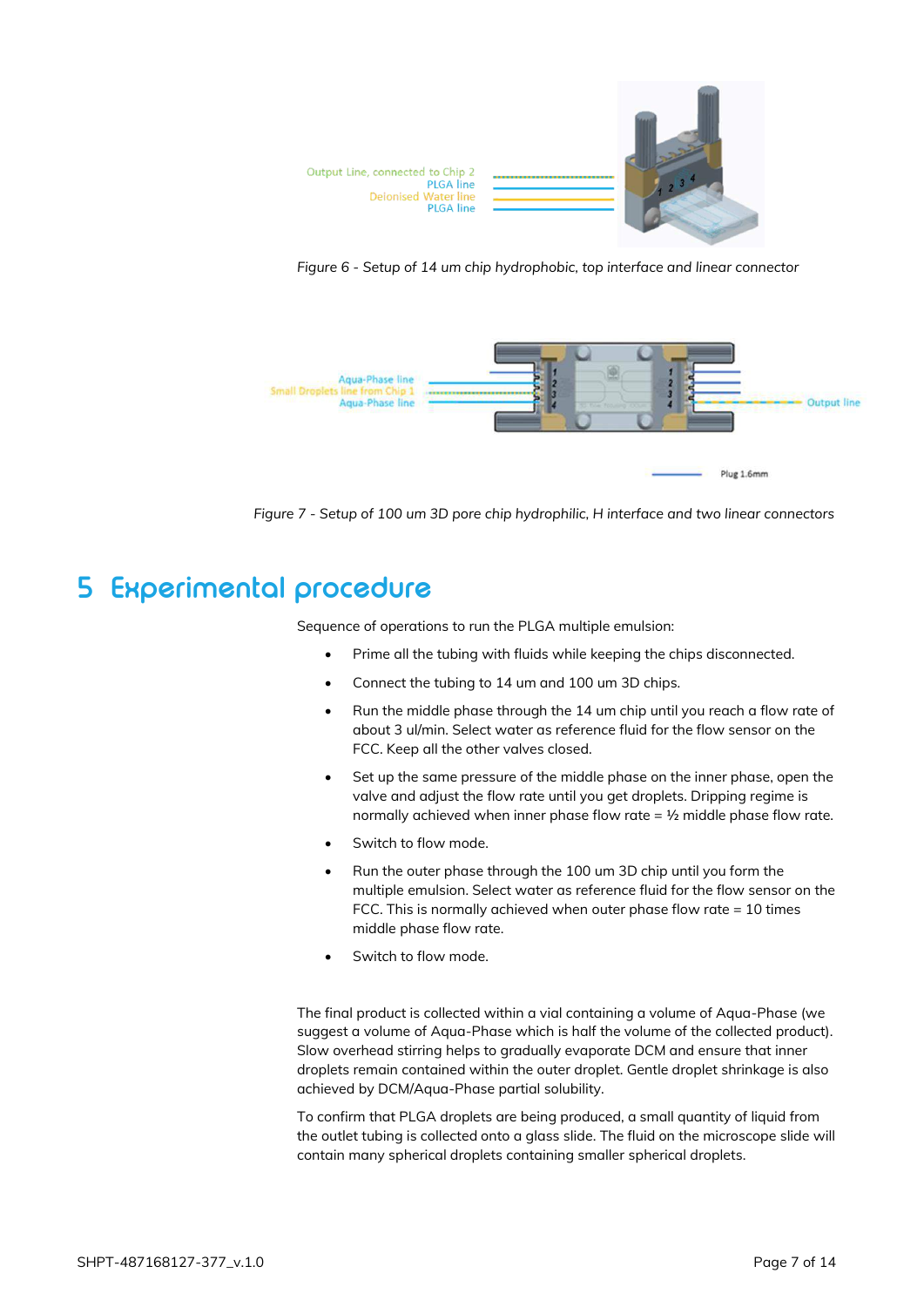To stop the system:

- Ensure that the outlet is collecting into a waste vial
- Set all Pumps to pressure control and close in this order: middle phase valve, followed by inner phase valve and outer phase valve. Stop Pumps
- Replace PLGA vial with pure DCM vial
- Set all Pumps to pressure control, open all valves and flush the tubing and chips
- Disconnect input/output connectors and remove the chips from the top interface and the H interface.

NOTE: a common cause of system failure during initial set-up is due to a blockage in the chip from improper cleaning or storage. A well-cared for chip can be used many times, but it is essential that they are cleaned thoroughly and stored properly

### <span id="page-7-1"></span><span id="page-7-0"></span>**6 Factors influencing bead size and production rate**

Once your system is up and running, the parameters below can be controlled to adjust the size and the production rate of PLGA core-shell beads:

#### **6.1 Ratio of PLGA : Water : Aqua-Phase**

The most effective way to alter the size of the final bead is to adjust the size of the droplets forming at the two chip junctions. Adjusting the relative flow rates of PLGA and Aqua-Phase is the easiest way to achieve this. In general, a lower flow rate of continuous phase and a high flow rate of droplet phase will result in larger droplets.

In this multiple emulsion process, a balance between the water droplet production rate and the encapsulation rate has to be found. A larger production rate of water droplets will lead to a larger amount of water droplets encapsulated in the PLGA droplet.

### <span id="page-7-2"></span>**6.2 PLGA concentration**

Changing PLGA concentration is a convenient way of fine-tuning the bead size. Increasing the concentration of PLGA means that more PLGA will be present in each droplet. This in turn means that as the droplet dries, it will form a larger PLGA microparticle.

The total amount of PLGA present is directly proportional to the volume of the resulting PLGA microparticle. Because volume is proportional to the cube of the radius, this means that an 8x increase in PLGA concentration would be required to double the diameter of the PLGA microparticle. This method therefore has a more limited effect on bead size than e.g. changing the droplet size.

In practice, highly concentrated solutions of PLGA become increasingly viscous, which can affect droplet formation. Generally, it is beneficial for the viscosities of the droplet and continuous phases to be relatively similar. Since DCM is less viscous than Aqua-Phase (which has a viscosity very similar to water), a 1-2.5 wt % solution of PLGA will improve the viscosity match, resulting in clean droplet formation and a high rate of droplet production. Increasingly concentrated solutions of PLGA result in solutions significantly more viscous than Aqua-Phase, and thus the droplet production rate reduces and there is an increased risk of the formation of satellite droplets (small droplets that form when the continuous phase does not pinch off the droplet cleanly). Using the described approach in this application note, PLGA concentrations up to 7.5 wt % perform well, however increasing PLGA concentration beyond this may result in a deterioration of the system performance. Alternatively, reducing the concentration of PLGA can be used to produce much smaller PLGA microparticles. This approach remains effective down to very small droplet sizes, though whilst the number of particles produced will be the same, the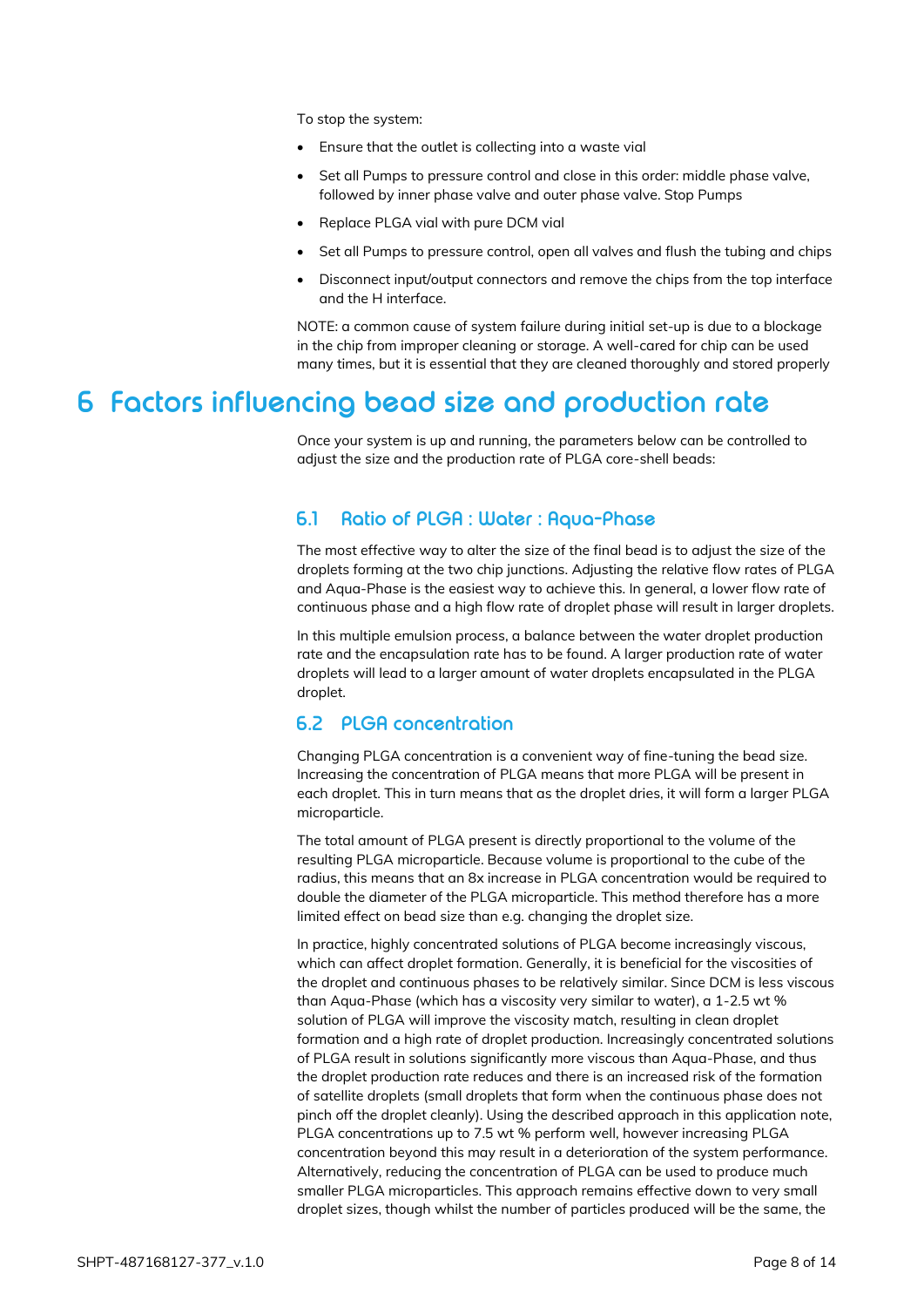mass yielded will be significantly smaller due to the very small amount of PLGA per droplet. A more efficient way of generating smaller microparticles is to form a larger number of smaller droplets.

### <span id="page-8-0"></span>**6.3 Total combined flow rate**

Increasing the flow rate of both the droplet and continuous phase in proportion with one another will increase the frequency of droplet formation. The droplet size will remain relatively similar, though the increased velocities will alter the fluid dynamics at the chip junction, which may result in some shift in droplet size. After increasing total flow rate, the droplet size can then be refined by adjusting the overall ratio of flow rates.

At a certain point, the continuous phase will be unable to pinch off droplets due to the rate of droplet phase flow resisting the pinching force. This will cause the droplet phase to jet through the junction, as a continuous cylinder of PLGA solution. Occasionally droplets will still form further down the outlet tubing, but these droplets are much more likely to be polydisperse compared to those formed within the confines of the chip junction.

### <span id="page-8-1"></span>**6.4 Combinations of factors**

Each of the variables discussed above acts like a slider that can be fine-tuned to achieve your desired product. However, each variable may influence, droplet size, flow stability or production rate. It is therefore important that throughput is balanced against increasing flow instability; it may be the case that a higher stable throughput may be achieved by using a higher concentration of PLGA and targeting a smaller droplet size, or that a lower rate of production with a high PLGA concentration and smaller droplets may be more stable than trying to make overly large droplets at a low PLGA concentration.

Thankfully, it is very simple to adjust these variables within Flow Control Centre (FCC); adjustments to flow rates have an immediate visible effect at the droplet junction, meaning that it is possible to rapidly screen a wide range of potential combinations of variables to find the production conditions that best suit your needs. A table, including flow rates, droplets size and frequency is available in the Appendix of this document.

Swapping to a different PLGA concentration is also simple – just switch off the P-Pump and switch out the vials, making sure to allow time for the old PLGA solution to be cleared from the tubing before collecting new samples.

## <span id="page-8-2"></span>**7 Case study - 1: Multiple emulsion size control**

It is indeed possible to produce various water-in-oil-in-water particles with many compositions of many sizes: a few small water droplets in large PLGA droplet or many large water droplets in small PLGA droplet. This following data will show you examples of particles you can achieve.

The drying step in multiple emulsions is complex and has to be done carefully. Droplets must be collected in a vial half-filled with Aqua-Phase. The resulting beads, with water droplets inside, will have to be washed once with Aqua-Phase and then dried slowly until eventually all DCM has been evaporated. For these samples, droplets have been collected in a 1mL Eppendorf with Aqua-Phase to improve droplets stability and avoid droplet coalescence. DCM must evaporate slowly, to avoid coalescence or popping out of water droplets (especially for beads with high loadings of primary emulsion droplets). The resulting beads are collected on a glass slide and then measured using ImageJ.

With a constant water flow rate of 1 µL/min, Aqua-Phase:PLGA ratio and PLGA (lactide : glycolide (75:25), mol wt 66,000-107,000) concentration have been modified, leading to various composition and size of particles. A larger PLGA flow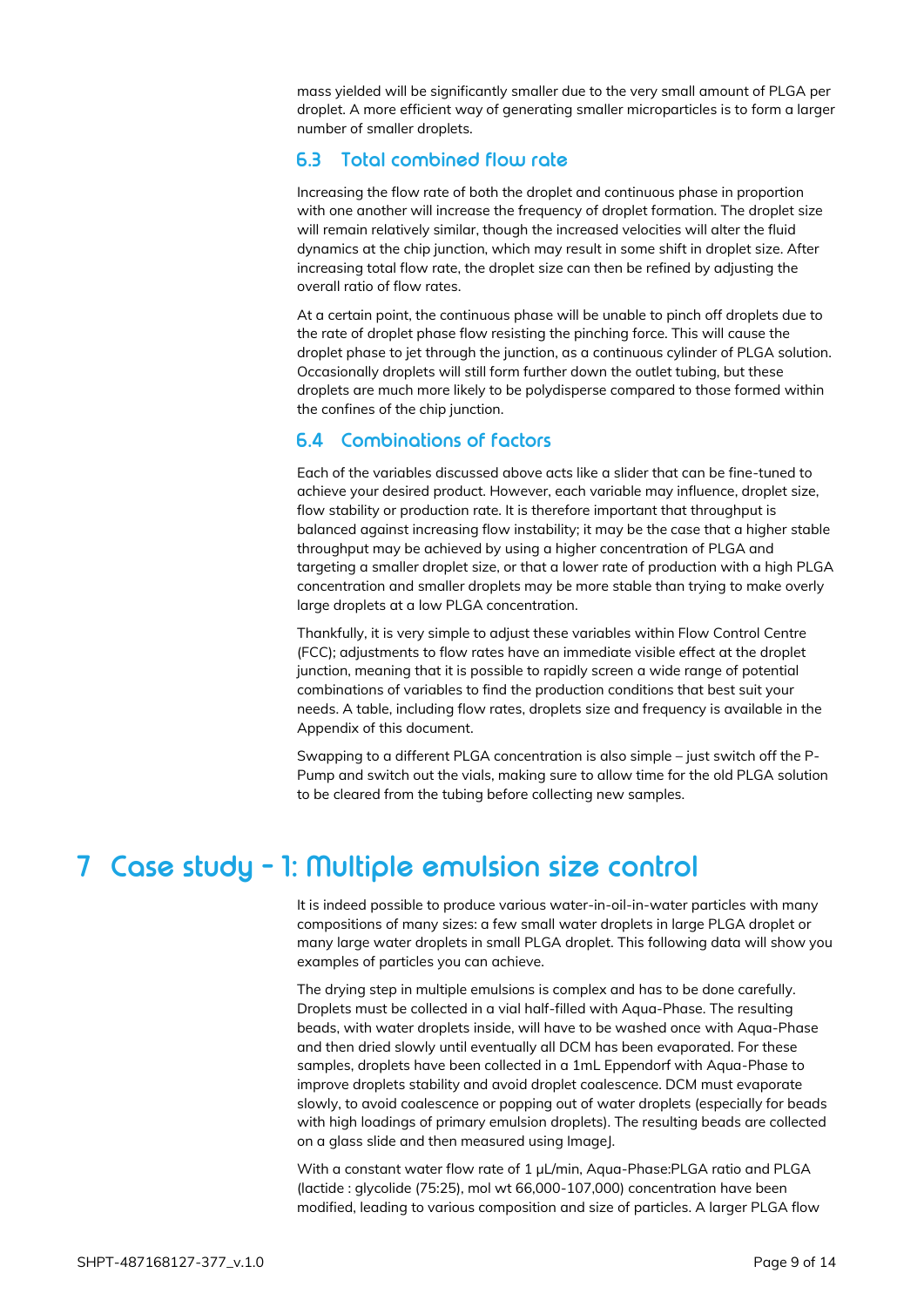rate, in the small droplet chip, will enhance frequency of droplet production and droplet sizes, indeed there will be more water droplets in each larger PLGA droplet. A larger Aqua-Phase flow rate, in the 100 µm 3D flow focussing chip, will increase the final droplet sizes and the frequency of the final droplet production.

Few examples are exposed in the following table:

| <b>PLGA</b><br>$\mathsf{wt}\,\mathscr{\%}$ | PLGA<br>Flow<br>$\mbox{\sf Rate}^*$<br>ul/min | AP<br><b>Flow</b><br>Rate<br>ul/min | Outer<br><b>Droplet</b><br>size<br>um | Picture ** | Final<br>bead<br>size<br>$\mathsf{u}\mathsf{m}$ | Picture **                    |
|--------------------------------------------|-----------------------------------------------|-------------------------------------|---------------------------------------|------------|-------------------------------------------------|-------------------------------|
| $\overline{2}$                             | $\overline{\mathbf{5}}$<br>(11.6)             | $70\,$                              | 57.2                                  |            | 28.7                                            |                               |
|                                            | $\mathbf 2$<br>(2.6)                          |                                     | 57.7                                  |            | 25.6                                            |                               |
|                                            | $\mathbf 2$<br>(2.6)                          | $30\,$                              | 67.4                                  |            | 29.9                                            |                               |
| $\boldsymbol{6}$                           | $\overline{\mathbf{5}}$<br>(10.1)             | $70\,$                              | 61.6                                  |            | 36.9                                            | o<br>о<br>$\bullet$<br>o<br>۰ |
|                                            | $\mathbf 2$<br>(2.3)                          |                                     | 58.4                                  |            | 36.7                                            | ۰<br>۰<br>۰                   |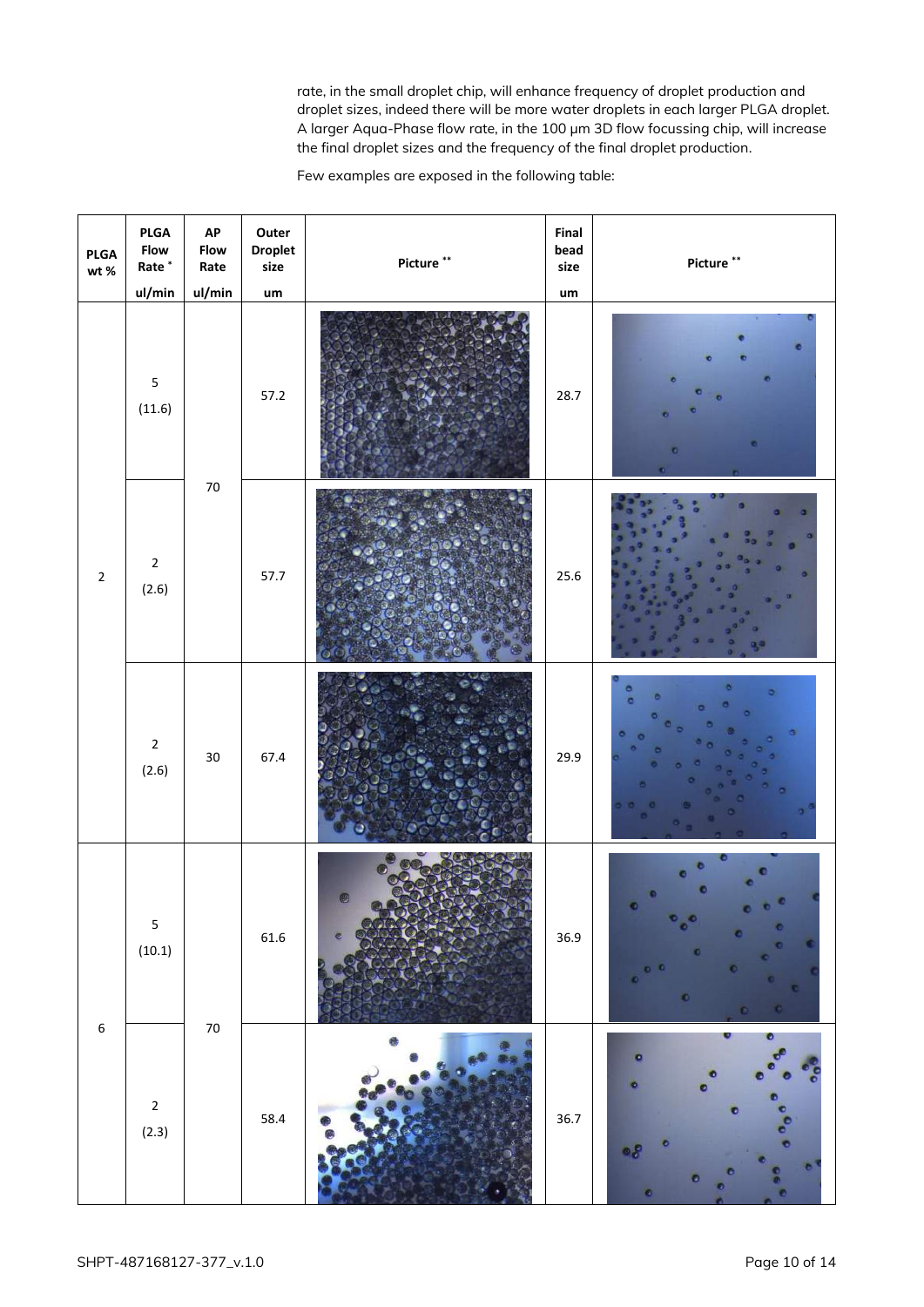

\* Actual flow rates are showed in table within brackets and are calculated from set flow rate using the calibration curves reported in the Appendix.

\*\* The core-shell PLGA droplets are collected on a microscope slide before and after shrinkage. The particles look highly monodispersed with the water droplets clearly visible within.

The inner water droplets produced using the 14 um chip are between 3 um and 14 um depending on the water:PLGA flow rate ratio [\(Figure 8\)](#page-10-0).

<span id="page-10-0"></span>

*Figure 8 - 50 um PLGA beads before shrinkage with 14 um inner droplets (left) and 3 um inner droplets (right).*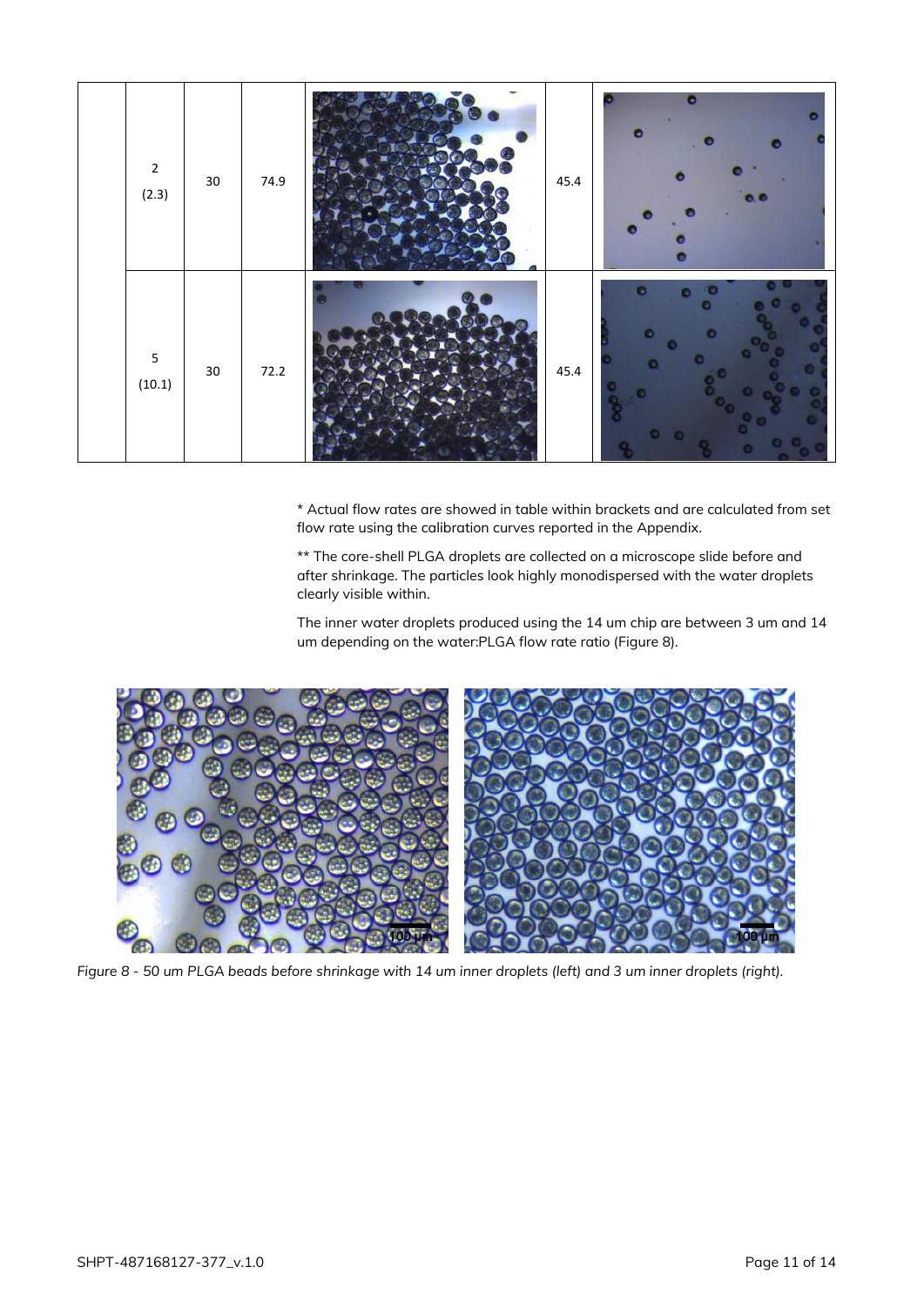# <span id="page-11-0"></span>**8 Case study - 2: Encapsulation of APIs**

The Multiple Emulsion Dolomite system can produce PLGA microparticles with multiple water droplets using two single junction chips placed in series (14 um chip followed by 100 um chip) as showed in the previous sections. Using this method, we can produce multiple emulsion in a wide range of sizes depending on the dimension of the two chip junctions that are coupled together. Dolomite offers a large range of flow focusing chips https://www.dolomite-microfluidics.com/productcategory/microfluidic-components/microfluidic-chips/ to target a vast range of PLGA core-shell formation (from 10 to 100 um dry beads).

Incorporating active pharmaceutical ingredients (APIs) within very tiny inner aqueous droplets (around a few micron) can be achievedusing a first small junction chip. However, in this case the throughput can be low due to the extremely small junction size. To overcome this issue, we can generate the primary emulsion (with API) using a traditional sonication method and then flow this emulsion directly through the 100 um chip to form the final monodisperse core-shell beads.

To form the primary emulsion a 2 wt % PLGA/DCM 10 v/v % water mixture is sonicated until a uniform suspension (1-3 um water droplets) is obtained.

A small quantity of fluorescein is added to the water phase to analyse the droplets using fluorescent microscopy. This has the aim of verifying that the water gets encapsulated in the PLGA beads at the end of the process.

After all DCM evaporated the beads look highly monodispersed with the water droplets clearly visible in brightfield [\(Figure 9\)](#page-11-1). Under fluorescence excitation light water droplets appear bright green [\(Figure 10\)](#page-12-1).

<span id="page-11-1"></span>

*Figure 9 - 25 um PLGA dry beads containing water after DCM evaporation (bright field image). First emulsion = 5 ul/min, Aqua Phase = 50 ul/min*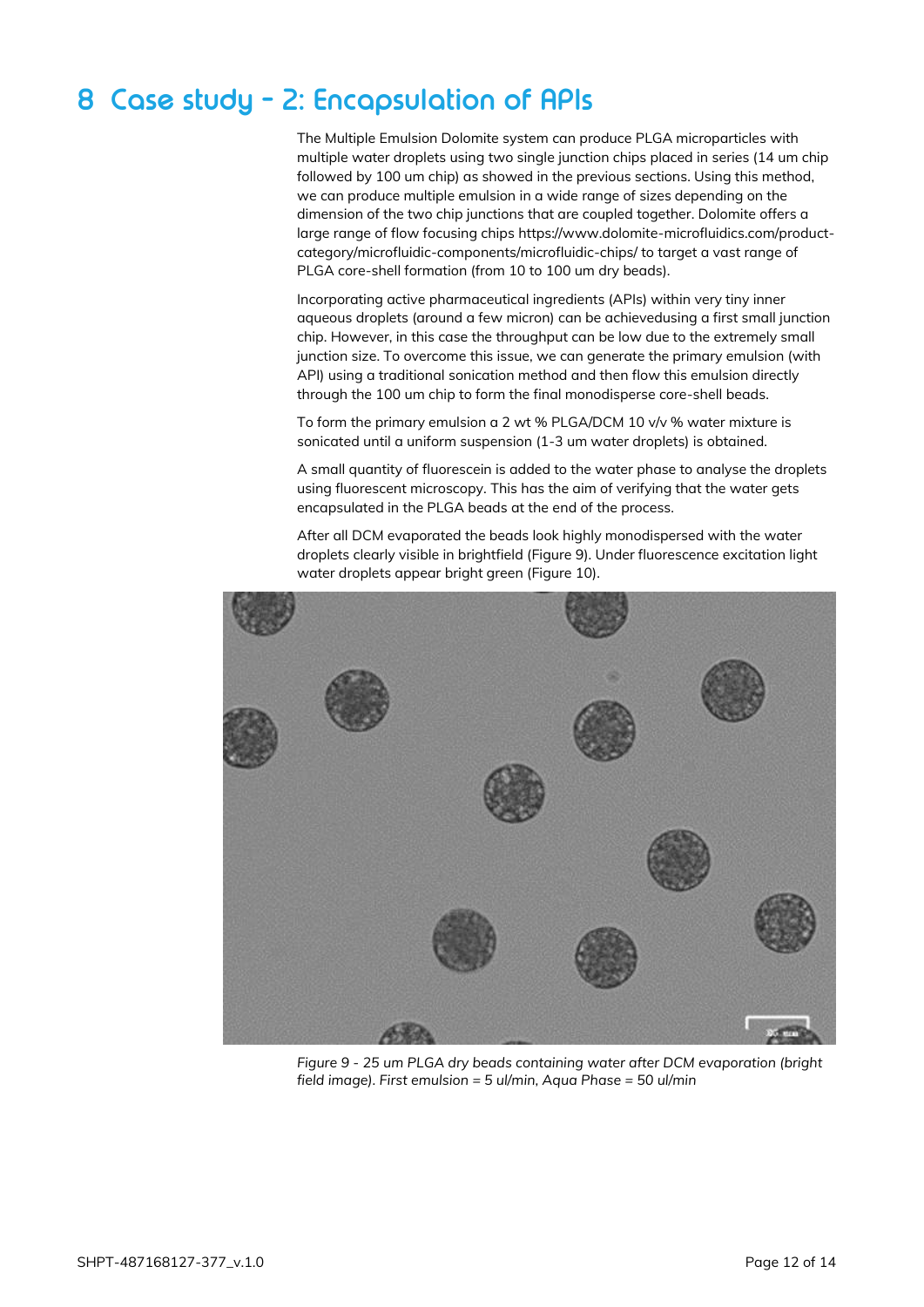

*Figure 10 - 25 um PLGA dry beads containing water after DCM evaporation (fluorescent light). First emulsion = 5 ul/min, Aqua Phase = 50 ul/min*

## <span id="page-12-1"></span><span id="page-12-0"></span>**9 Scale up your production**

The PLGA microparticle fabrication described in this application note is ideal for the rapid iteration of formulations and optimisation of material performance characteristics. Dolomite API encapsulation system can produce up to about 0.5 g/h of dry PLGA core-shell beads depending on flow rates and PLGA concentrations.

If you have used the manufacturing method described in this note to develop a new material formulation that you want to scale up, then you may be interested in our Telos system. This increases the number of junctions per chip to 7 and allows for expansion up to 10 chips per system. This system significantly increases the achievable quantity of material manufactured per hour (up to about 20 g/h dry beads).

To find out more, visit [www.dolomite-microfluidics.com.](http://www.dolomite-microfluidics.com/)